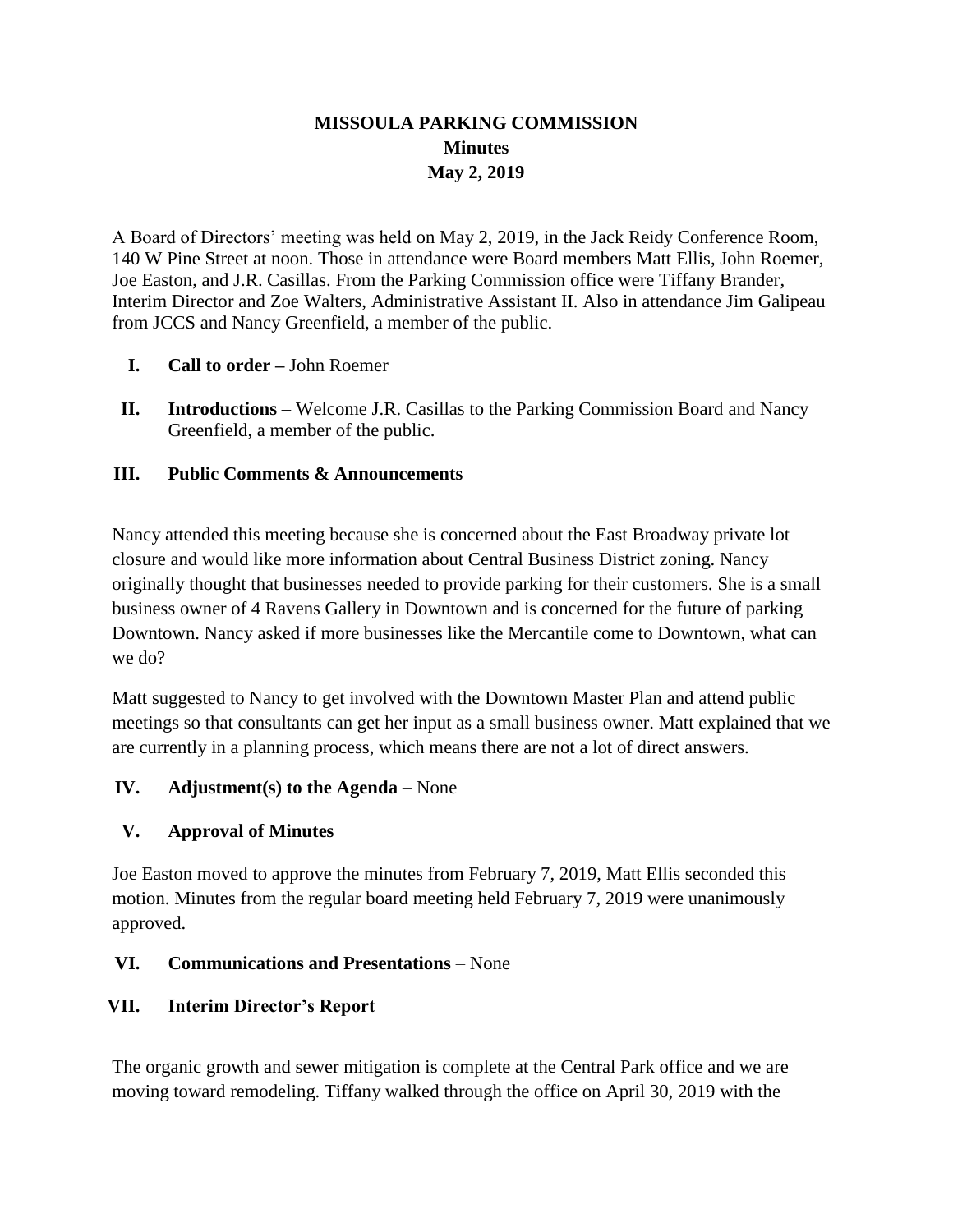contractor and will receive a finalized quote by May  $6<sup>th</sup>$  or 7th. The quote will most likely be below the \$25,000 threshold that we set with them. Tiffany met with the Finance Department May 2 to review financials and salary savings of interim positions. The remodel will be covered by salary savings and will more effectively accommodate staff now and in the future.

For the Master Plan Update, we are still waiting on the parking portion. Tiffany requested to be able to see the plan at the same time. MPC's portion was submitted on April  $30<sup>th</sup>$ . Once the plan has been received, Matt will invite the whole board to the meeting.

During the Higgins Bridge construction and staging we will lose about 60+ spaces between Riverside Lot and Bridge Lot for 1 to 1.5 years. Tiffany thinks we will be able to relocate people and over sell in other locations. The newest lease holders will be placed on a waitlist in order to get them back into their original spots sooner. MPC is working with MDT to get reimbursed for the Riverside spaces, and the revenue loss from Bridge Lot spaces will be credited to our annual Bridge Lot lease.

John asked who proposed this. Tiffany answered that it was a mutual solution determined by MDT's right-of-way department staff and herself.

Bank Street construction is almost done. There is a small portion left of paver replacement. Tiffany approved Development Services staff request that the paver be replaced with concrete because it does not meet the Federal ADA requirements and it is difficult for maintenance. Construction is on schedule to be complete by Friday, May 3.

FY2020 budget is due tomorrow May 3. MPC requested an extension in order to have time to talk the budget over with the board. MPC will be requesting the addition of an Administrative Assistant I. It would be useful for coverage purposes. Tiffany stated that we have more than enough workload to accommodate this position. The position would be 32 hours per week, which allows for benefits, and would amount to approximately \$48,000 a year. This is the largest expense that we have requested.

Tiffany would like to do a CIP for security cameras. In Central Park we have a CIP for white paint and updated lighting. It has not moved forward because Rod wanted to do a structural analysis of Central Park prior. Tiffany pointed out that security cameras are necessary as in the event of damage or vandalism is would be easier to prosecute. Tiffany provided an example that just recently two individuals vandalized gating equipment in ROAM and within 24 hours or less both suspects were located and they are being prosecuted. Tiffany explained that the cameras would not be security cameras, but operational cameras.

Tiffany has a couple policy updates to propose:

Policy Update #1: In Park Place and ROAM our bonding ratio requires 51% of lease spaces go to individuals and up to 49% to businesses. MPC would like to set a maximum number of spaces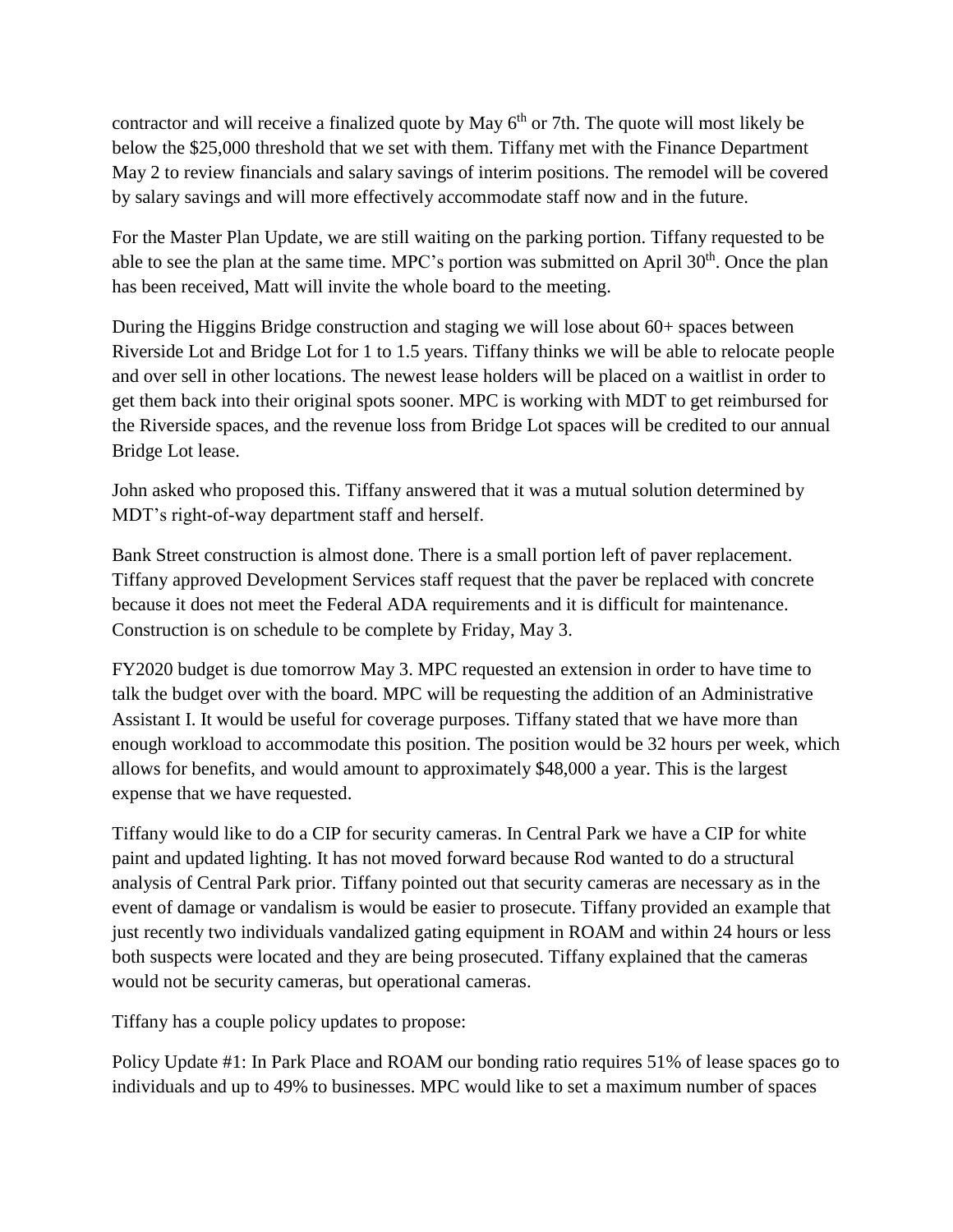any one business can obtain. With approximately 1,300 lease spaces total, this is about 100-103 spaces per business. There are wait lists in all of our garages and many of our on-street lease areas. Matt asked how many businesses are over this amount now? Tiffany answered that there aren't any and it would not affect any current businesses. Tiffany explains that all of our inventory is at high demand. If there is a space available, an individual will take it. Our overall inventory is stressed.

Matt asked why we would create a policy that does not affect anyone. Tiffany explained that this policy is aimed at preventing a future problem. It would be beneficial to have this policy in place before new structures are created.

John would like to add this policy update to Action Items for June's meeting.

Policy Update #2: MPC would like to allow individual lease holders to transfer their lease to another person when they go out of town for a period of time. MPC does not allow sub-leasing or transfer of lease. This policy would have certain restrictions.

Policy Update #3: Improper parking citations. Traffic services has suggested that MPC get rid of "T" and "L" markings since the implementation of our multi-space parking meter kiosks allows for that environment. Tiffany expressed that with ADA improvements and the increase of yellow zones, it would be nice to see people go "bumper to bumper" and get as many cars in as possible. The majority of tickets written for parking outside of those markings are voided. "Ts" and "Ls" would be removed and everything else would stay the same. Matt asked about how much money a year improper parking violations bring in. Tiffany answered not a lot – at least half of them are voided. John thinks this is a "win-win." Spending less time on these types of improper parking violations would allow our officers to dedicate more time to other violations.

Policy Update #4: Immobilization fee – Tiffany asks for support to increase the Boot Fee from \$50.00 to \$75.00 to cover our costs. We require that two staff members be present to put on or remove each boot for safety. A vehicle cannot be booted if the vehicle is not currently in violation.

Staffing update: it is currently Tiffany, Jodi, and Zoe in the office. Tiffany and Jodi are looking to pull from a previous recruitment for a temporary Admin I position through August. If looking back at the previous recruitment does not work, Tiffany will go to Work Force for a temporary employee.

Flagship Mural Project Opportunity – Art on a public building has to go through the Public Art Committee. The Committee reached out to MPC to see if they could use some of MPC's space. Bank Street would be a great location. Tiffany would like to donate \$1,000 to this project towards the cost of materials. This would be a nice opportunity to give back to the community and support the Flagship program.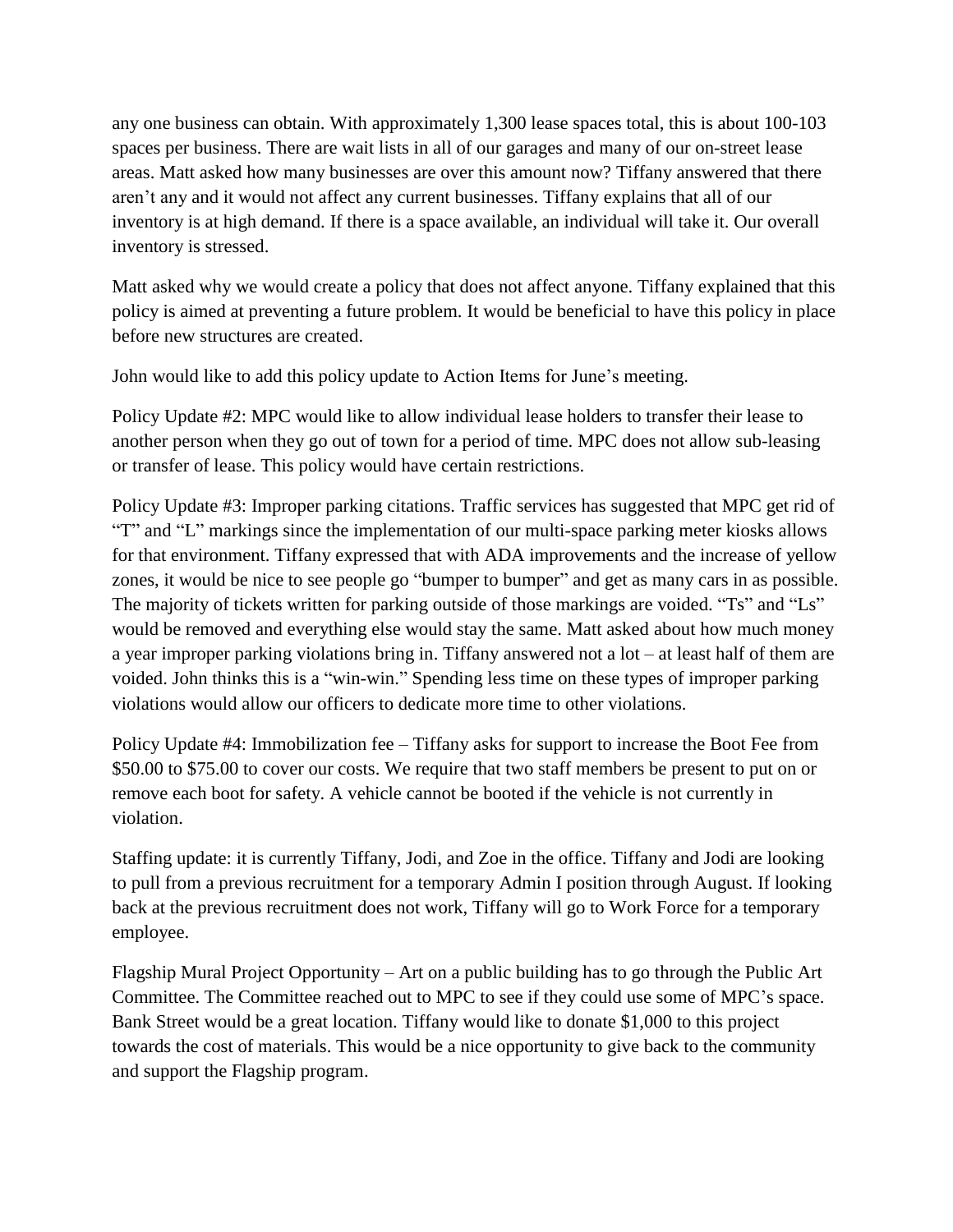John would like to move a couple of Tiffany's items over to action items for next month: number of spaces per business, short-term lease transfer, removing "Ts" and "Ls", immobilization fee increase, and Flagship Program donation.

Tiffany will provide a written policy for the maximum spaces one business can have by next month's meeting.

Joe believes that removing "Ts" and "L"s is not a policy item, but is more operational and enforcement. No objections.

Joe would like to see the policy for the immobilization fee increase.

Tiffany says the \$1,000 Flagship Donation is well within the budget and would like general support.

The budget will be reviewed and approved next board meeting, June 6. The budget has only been open to us for 2-3 weeks. Matt would like to have time to review the budget before it needs to be submitted. Tiffany does not anticipate that there will be that many changes for the FY20 budget. John asked what would happen if we had an opportunity for a capital improvement purchase. Tiffany thinks this would be fine and we would be able to talk to Leigh.

### **VIII. Financial Statement**

Jim received March's information late last week and will be reviewing February financials today.

Looking at the February Dashboard, in the last two months the city has taken out some accruals. There is a city contract for MPC to pay each month. IT accrues monthly and this is for payables, bond payments, etc. Page three shows cash investments. The number on the financial statement does not show what is available because we have accruals. We are at \$883,000 at the end of February. Jim noted to the public that all of the funds come from MPC. Page four shows a revenue re-cap: about \$70,000 more revenue than last year and about \$70,000 more in expenses. A large portion is \$37,500 for master plan – this is a change from last year and this is half in one item. Net-income year to date is \$87,000 and last year was \$123,000. The difference is almost the \$37,500 for the Downtown Master Plan.

# **IX. Action Items**

# **X. Non-action Items**

**a. New Business**.

John would like to have further discussion regarding a new location for MPC operations and offices. Joe stated he has all the information he needs regarding a new location. Tiffany stated it is important to look for a location that works for all areas of the department. Matt thinks it is important to start having discussions about future locations sooner rather than later. John proposed a Needs Assessment. The City of Missoula just completed a Space Needs Assessment and we have information to expand on.